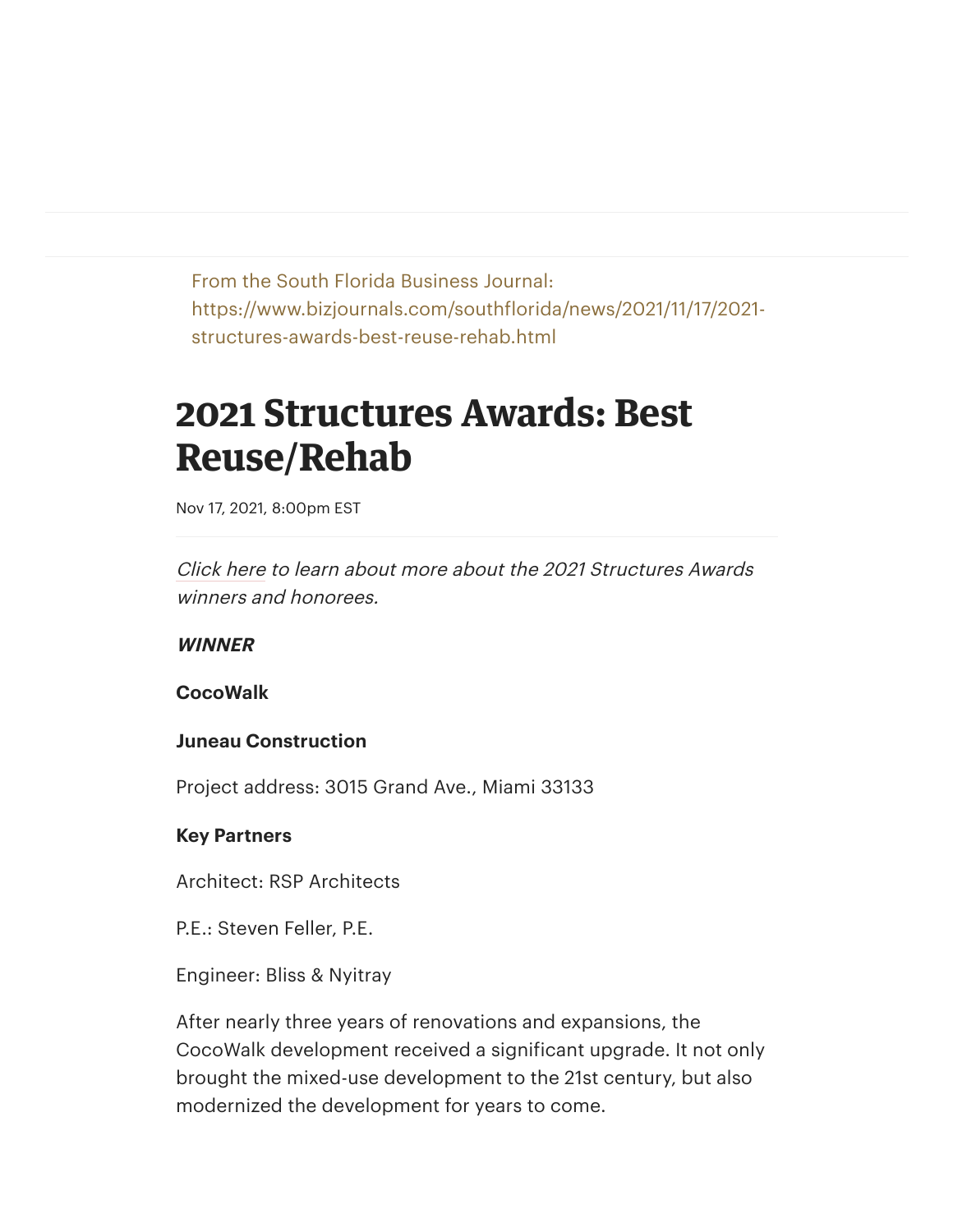The 804,000-square-foot upscale shopping, dining, working and entertainment project was completed in two phases. One CocoWalk included the renovation of the existing retail facade on the south side, which now complements a new five-story, Class A office building on the north side of the property.

Juneau demolished the existing structure to make way for the 81,000-square-foot, boutique office building, Two CocoWalk, which features a rooftop bar and event space. A new outdoor plaza with an emphasis on sustainability and greenery matches the landscaped feel of Coconut Grove.

The project obtained LEED Silver certification and is now seeking LEED Gold certification for its sustainability efforts.

At the onset of the project, plans were in 2D format; Juneau's virtual design and construction team transferred all plans into a 3D model. Having another dimension present allowed the team to view the project holistically and create better solutions that aren't as easily seen in two dimensions. At the start of construction, Juneau also used 3D laser scanning to create a model of existing floor conditions that showed the degree of sloping, assisting architects in their design work.

Challenges included numerous scope changes throughout the course of the project; maintaining a safe, active jobsite where the CocoWalk shopping plaza and parking remained open for the duration of the project; mitigating issues in the field before they occurred; and joining a 30-year-old building with a new steel structure.

# **FINALISTS**

# **Aquatic Complex**

#### **John Knox Village**

Project address: 651 S.W. Sixth St., Pompano Beach 33060

# **Key Partners**

Landscape architect: EDSA

Architect: Gallo Herbert Architects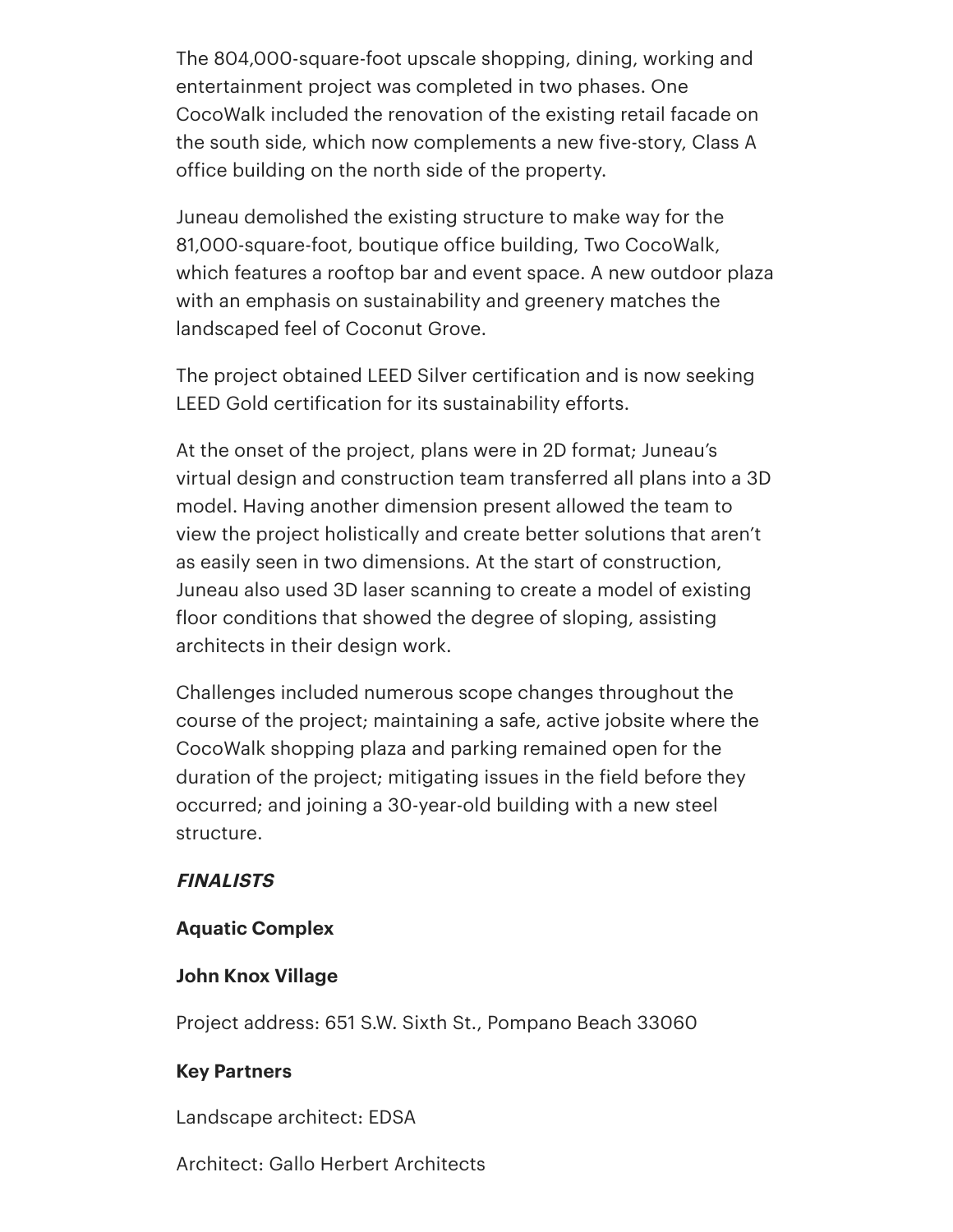Interior design: H3 Interior Design

Civil engineer: Miller Legg

The \$6.2 million aquatic complex at John Knox Village of South Florida opened in March. It fulfilled residents' desire for a modern swimming and socializing destination that the old pool did not provide.

A few years ago, John Knox CEO Gerry Stryker and the leadership team visited other senior communities around the country to see different pool complexes and amenities.

They saw resort pools with shade sails, a feature they incorporated early. Soon, the vision to replace the existing pool, referred to as "The Lobster Pot," grew in design, scope and amenities.

Over the past several years, the community had been growing and expanding its space, services and amenities. The aquatic complex is an example of how the campus is transforming for residents and their visitors.

The revised plan grew to become a luxury resort-worthy destination complete with a four-lane, 75-foot, 85,000-gallon lap pool, an 89,000-gallon leisure pool covered with sails for shade, the Glades Grill restaurant, Stryker's Poolside Sports Pub, bocce and pickleball courts, open-air entertainment space, a firepit and Jacuzzi spa.

The pools and Jacuzzi are filled with saline water – gentler on skin and clothing than traditional chlorine – that's constantly refreshed. Bocce courts are made from crushed oyster shells, not concrete, which is the best playing surface. Design team EDSA designed the landscaping, pools, bocce and pickleball courts and seating areas around the complex.

As for those shade sails, they cover the resort pool and the sports courts, providing significant protection from the sun. The poles also double as supports for light fixtures, which freed the pool deck from additional vertical elements and allowed more flexible use of the deck.

# **VSE Aviation Services Expansion at Miramar Park of Commerce**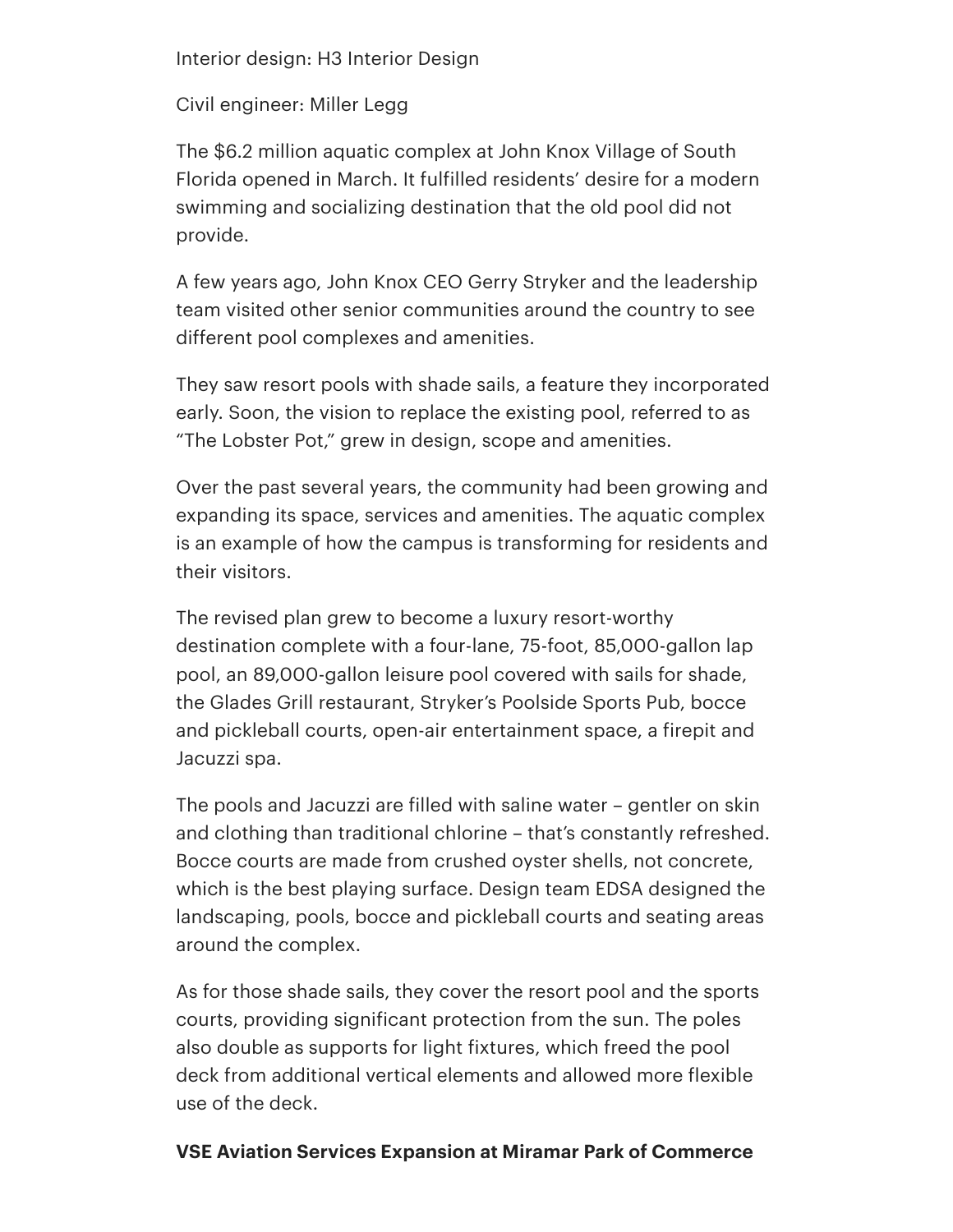# **Excel Construction of Florida**

Project address: 3321-3361 Enterprise Way, Miramar 33025

# **Key Partners**

Contractor: Excel Construction of Florida

Architect: Tewes Design Group LLC

MEP engineer: Estenoz Engineering

Owner representative: JLL Project and Development Services

The VSE Aviation Services expansion at Miramar Park of Commerce transformed an older space that formerly housed a Le Cordon Bleu cooking school into a modern maintenance, repair and operations facility for the aviation industry.

The contrast between these two spaces couldn't be more profound. Excel was able to salvage and integrate some components while upgrading and revitalizing the 61,085-squarefoot space.

Excel has completed several aviation-related projects this year in Miramar. Having worked closely with the Miramar Park of Commerce for decades on tenant buildouts, expansions and building construction helped ensure that this project ran seamlessly.

What's more, skilled in the industrial and tilt-up markets, Excel focused beyond traditional office space, using the additional square footage and buildout flexibility afforded by an industrial shell to create functional interiors ideally suited to meet client needs.

The new space includes new offices, restrooms, a large and colorful breakroom, maintenance and repair space, and a new distribution area. Glass-front offices and conference rooms have stylish and durable finishes from floor to ceiling. Excel also worked closely with suppliers on modern custom furnishings and fully integrated technology for the space.